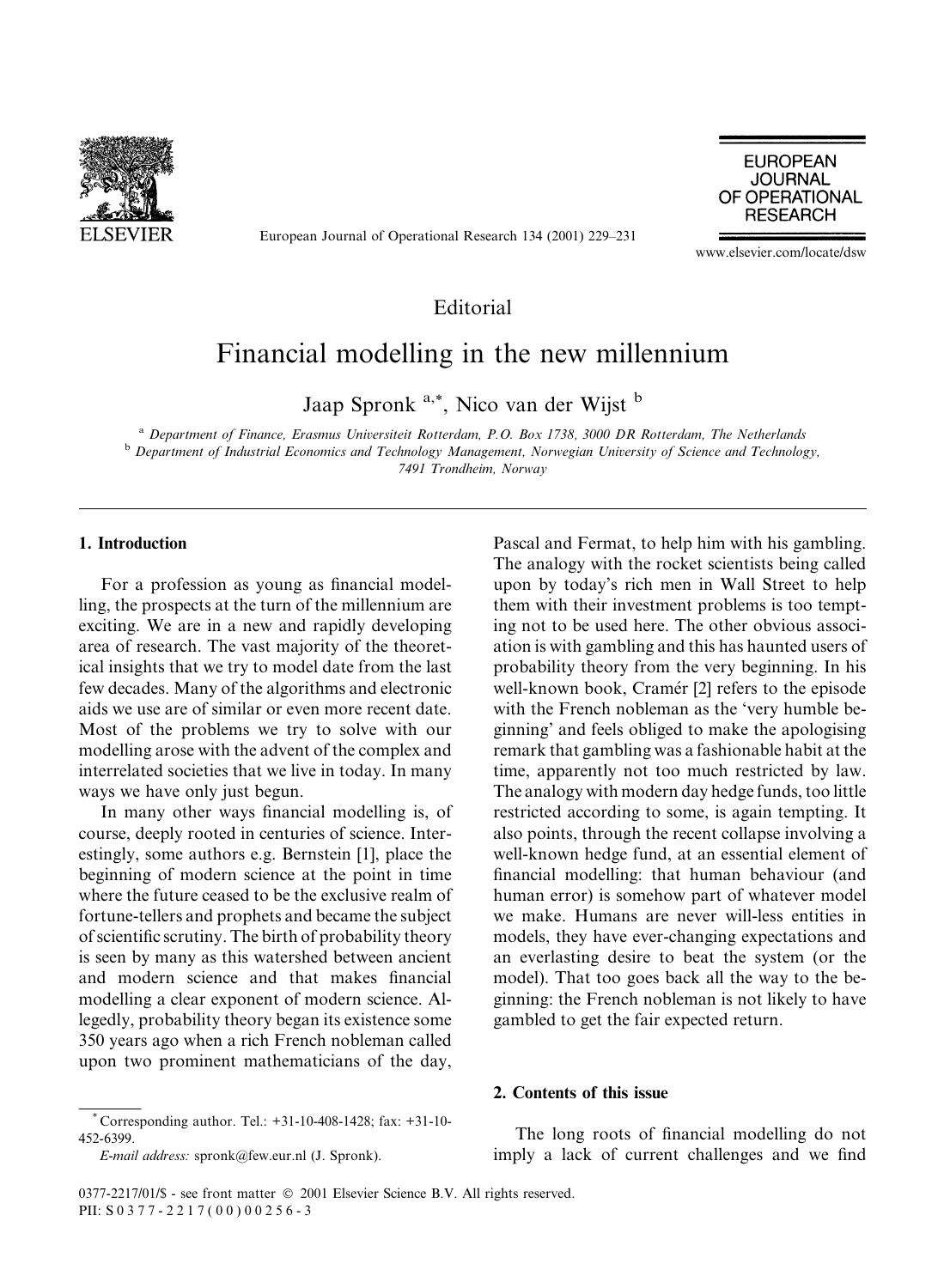some fine examples of them in the papers in this special issue. Together, they give a good impression of its richness and variety, ranging from bank branch efficiency to option pricing and asset liability management for a pension fund using stochastic programming.

In the first paper, Hartman et al. analyse the productivity of providing bank services. In a combined analysis of 'doing things right' and 'doing the right things', they decompose inefficiencies of bank branches in their technical and allocative components. Besides making a scientific contribution, this paper also shows how comparatively new techniques as DEA can be brought to bear on practical and highly actual decision making in banking.

Bradfield and Raubenheimer investigate the consequences of restricted leverage on the allocation of risky assets. They show that constraints on leverage will lead to a different composition of the optimal portfolio compared with an unconstraint situation, thus highlighting a hitherto sparsely explored aspect of Markowitz' portfolio theory.

Bounds on option prices are investigated in the Basso and Pianca paper. Rather than making strict assumptions about the underlying security and market to obtain a specific price, they use widely accepted hypotheses regarding the behaviour of agents facing risk to derive an interval for the price of a portfolio of European options. The interval can be used to test for mispricings in the market, which is particularly useful for non-standard options that are not officially quoted.

The last three papers have stochastic programming as a common theme and they show an interesting variation in the aspects and applications that are considered.

First of all, Dupačová and Bertocchi give an analysis of the bond portfolio management problem using a stochastic programming model and data from the Italian bond market. They use simulation studies to analyse the sensitivity of the optimal value of the bond portfolio management problem to selected scenarios of interest rates.

In the second stochastic modelling paper, Kouwenberg studies the scenario generating process in the context of an asset liability management model for a pension fund. Random sampling, adjusted random sampling and a tree fitting approach are used to construct event trees. The conclusions, based on rolling horizon simulations, indicate that the random sampling approach may lead to excessive trading and spurious profits. Asset mix switching is considerably reduced by the adjusted random sampling procedure, which drastically improved the performance of the ALM model. The adjusted random sampling procedure is, in turn, slightly outperformed by a tree fitting procedure.

The third stochastic programming paper by Høyland and Wallace also applies an asset liability management model, to analyse the legal regulations for life insurance businesses in Norway, with highly critical conclusions as to these regulations.

#### 3. Plans for the feature issues on financial modelling

Keeping abreast with developments in a rapidly changing area of research like financial modelling requires frequent contact with the work and ideas of other interested people from both science and practice. For the past 13 years, the EURO Working Group on Financial Modelling has been a successful platform for this contact. The meetings of this Working Group, organised twice per year  $\frac{1}{2}$ , have become an important place for presenting papers, exchanging ideas and start joint research projects. EJOR's Feature Issues on Financial Modelling intend to follow up on these meetings with a Feature Issue after every meeting. The purpose of this is to bring more regularity in the Feature Issues and thereby starting a mutually enforcing cycle of publications and presentations. The purpose is by no means to exclude papers from outside the EURO Working Group Meetings. On the contrary, all papers that fit the editorial policy  $2$  will remain welcome as before.

 $1$  The previous two meetings were in Vienna and Trondheim (Norway), the next two will be in New York and Vilnius (Lithuania).

Papers on financial modelling are solicited that help to solve financial-economic decision problems in practice. They may relate to new insights, both theoretical and empirical, into the decision maker's environment, new tools and the integration of these tools within frameworks for decision making.